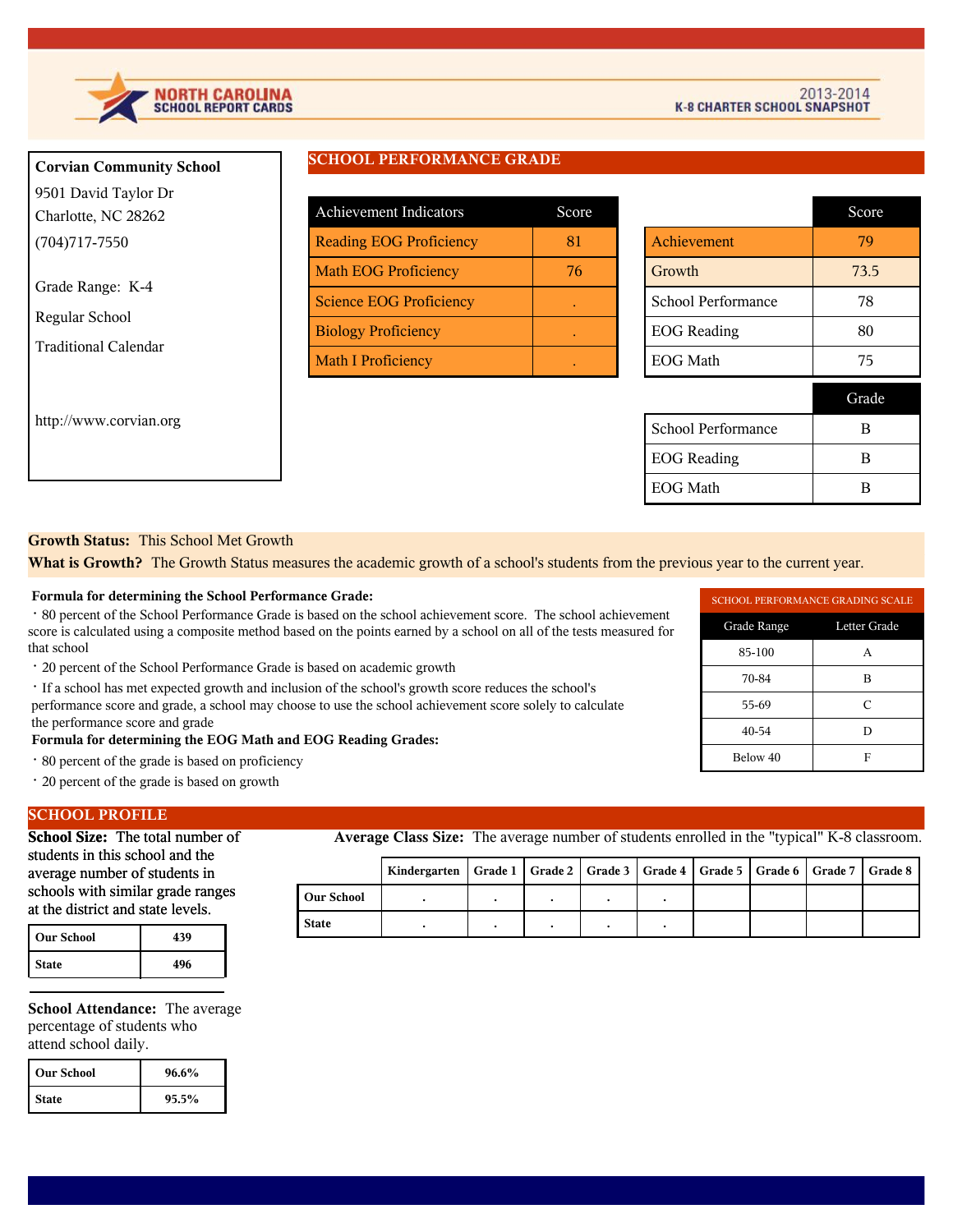### **STUDENT PERFORMANCE\***

#### **Performance of Students on the North Carolina End-of-Grade Tests:**  Percentage of Students at **Level 1** ( **Limited Command** of knowledge and skills)

| LEVEL 1           | Reading | Math     | <b>Science</b> |
|-------------------|---------|----------|----------------|
| <b>Our School</b> | $7.0\%$ | $5.8\%$  |                |
| <b>State</b>      | 21.2%   | $25.0\%$ |                |

 $N/A$  = Fewer than 5% of students

### **Performance of Students on the North Carolina End-of-Grade Tests:**  Percentage of Students at **Level 2** ( **Partial Command** of knowledge and skills)

| LEVEL 2           | Reading | Math  | <b>Science</b> |
|-------------------|---------|-------|----------------|
| <b>Our School</b> | 11.6%   | 18.6% |                |
| <b>State</b>      | 22.5%   | 24.0% | ٠              |

 $N/A$  = Fewer than 5% of students

### **Performance of Students on the North Carolina End-of-Grade Tests:**

Percentage of Students at **Level 3** ( **Sufficient Command** of knowledge and skills) *Students performing at Level 3 are performing at grade level.*

| LEVEL 3           | Reading | Math    | <b>Science</b> |
|-------------------|---------|---------|----------------|
| <b>Our School</b> | 11.0%   | 12.2%   |                |
| <b>State</b>      | 11.6%   | $8.0\%$ |                |

 $N/A =$  Fewer than 5% of students

### **Performance of Students on the North Carolina End-of-Grade Tests:**

Percentage of Students at **Level 4** ( **Solid Command** of knowledge and skills) *Students scoring at Level 4 meet NC Standard for College-and Career-Readiness and are performing at or above grade level.*

| LEVEL 4           | Reading | Math  | <b>Science</b> |
|-------------------|---------|-------|----------------|
| <b>Our School</b> | 50.6%   | 40.7% |                |
| <b>State</b>      | 34.4%   | 28.3% | ٠              |

 $N/A$  = Fewer than 5% of students

#### **Performance of Students on the North Carolina End-of-Grade Tests:**

Percentage of Students at **Level 5** ( **Superior Command** of knowledge and skills) *Students scoring at Level 5 meet NC Standard for College-and Career-Readiness and are performing at or above grade level.*

| LEVEL 5           | Reading | Math  | <b>Science</b> |
|-------------------|---------|-------|----------------|
| <b>Our School</b> | 19.8%   | 22.7% | ٠              |
| <b>State</b>      | 10.3%   | 14.8% |                |

 $N/A$  = Fewer than 5% of students

### **NEW: Five Achievement Levels**

Beginning with the 2013-14 school year, EOG and EOC tests will be measured on five levels.

#### **New North Carolina Achievement Levels**

**LEVEL 1: Limited Command** of knowledge and skills **•** Performing At or Above Grade Level: NO **•** Meets N.C. Standard for College-and Career-Readiness: NO

**LEVEL 2: Partial Command** of knowledge and skills **•** Performing At or Above Grade Level: NO **•** Meets N.C. Standard for College-and Career-Readiness: NO

**LEVEL 3: Sufficient Command** of knowledge and skills **•** Performing At or Above Grade Level: YES **•** Meets N.C. Standard for College-and Career-Readiness: NO

**LEVEL 4: Solid Command** of knowledge and skills **•** Performing At or Above Grade Level: YES **•** Meets N.C. Standard for College-and Career-Readiness: YES

**LEVEL 5: Superior Command** of knowledge and skills **•** Performing At or Above Grade Level: YES **•** Meets N.C. Standard for College-and Career-Readiness: YES

 $\mathcal{L}_\text{max}$  and  $\mathcal{L}_\text{max}$  and  $\mathcal{L}_\text{max}$  and  $\mathcal{L}_\text{max}$  and  $\mathcal{L}_\text{max}$ 

**What does this new achievement level number mean?** The new achievement levels are similar to the old ones, with the addition of a middle category that did not exist before. Students scoring at Levels 1 and 2 will likely need additional help next year to succeed in that subject area. Students scoring at Level 3 are considered proficient for that grade level or course, but may still need some targeted help in the next grade or course. Students scoring at Levels 4 and 5 are ready for the next grade or course, and are also on a path to be prepared for college or a career by the time they graduate.  $\mathcal{L}_\text{max}$  and  $\mathcal{L}_\text{max}$  and  $\mathcal{L}_\text{max}$  and  $\mathcal{L}_\text{max}$  and  $\mathcal{L}_\text{max}$ 

### **Why did the achievement levels change?**

The State Board of Education created the new achievement levels to communicate more accurately both how well students have mastered the standards in their grade or course, and how ready they are to move forward toward college and/or a career.

\* The reading and math End-of-Grade tests are administered in grades 3-8. The science End-of-Grade tests are administered in grades 5 and 8 only.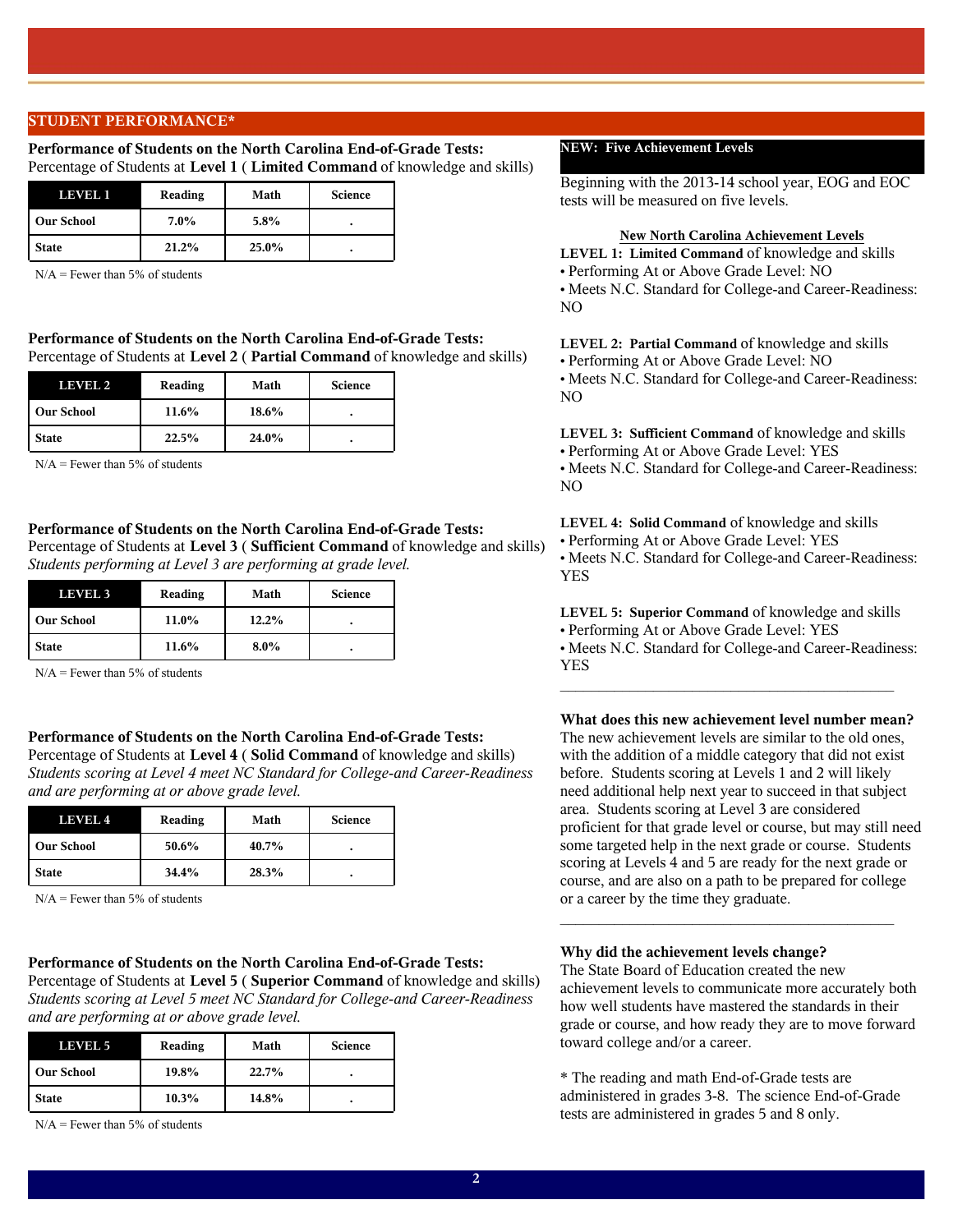## **STUDENT PERFORMANCE, CONTINUED**

**Annual Measurable Objectives (AMOs):** Per the Elementary and Secondary Education Act (ESEA), North Carolina set AMOs based on 2012-2013 data. Targets can be viewed at www.ncaccountabilitymodel.org.

Our school met 9 out of 9 targets.

## **QUALITY TEACHERS**

|                   | <b>Total Number</b><br>of Classroom<br>Teachers* | <b>Fully Licensed</b><br>Teachers** | <b>Classes Taught</b><br>by Highly<br>Qualified<br><b>Teachers</b> |
|-------------------|--------------------------------------------------|-------------------------------------|--------------------------------------------------------------------|
| <b>Our School</b> | 25                                               | 100.0%                              | ٠                                                                  |
| State             | 34                                               | 98.6%                               |                                                                    |

\* The total number of teachers in this school and the average number of teachers in schools with similar grade ranges at the district and state level.

\*\* According to the charter school statue, a charter school is required to have a minimum of 50% of its teachers licensed.

### **SAFE, ORDERLY AND CARING SCHOOLS**

**School Safety:** The number of acts of crime or violence per 100 students reported below includes all acts occuring in school, at a bus stop, on a school bus, on school grounds, or during off-campus, school-sponsored activities.

**The number of acts of crime or violence reported per 100 students:**

| <b>OUR SCHOOL</b> |      |
|-------------------|------|
| <b>STATE</b>      | 0.23 |

**Access to Technology:** The Number of Students per Internet-Connected Digital Learning Device